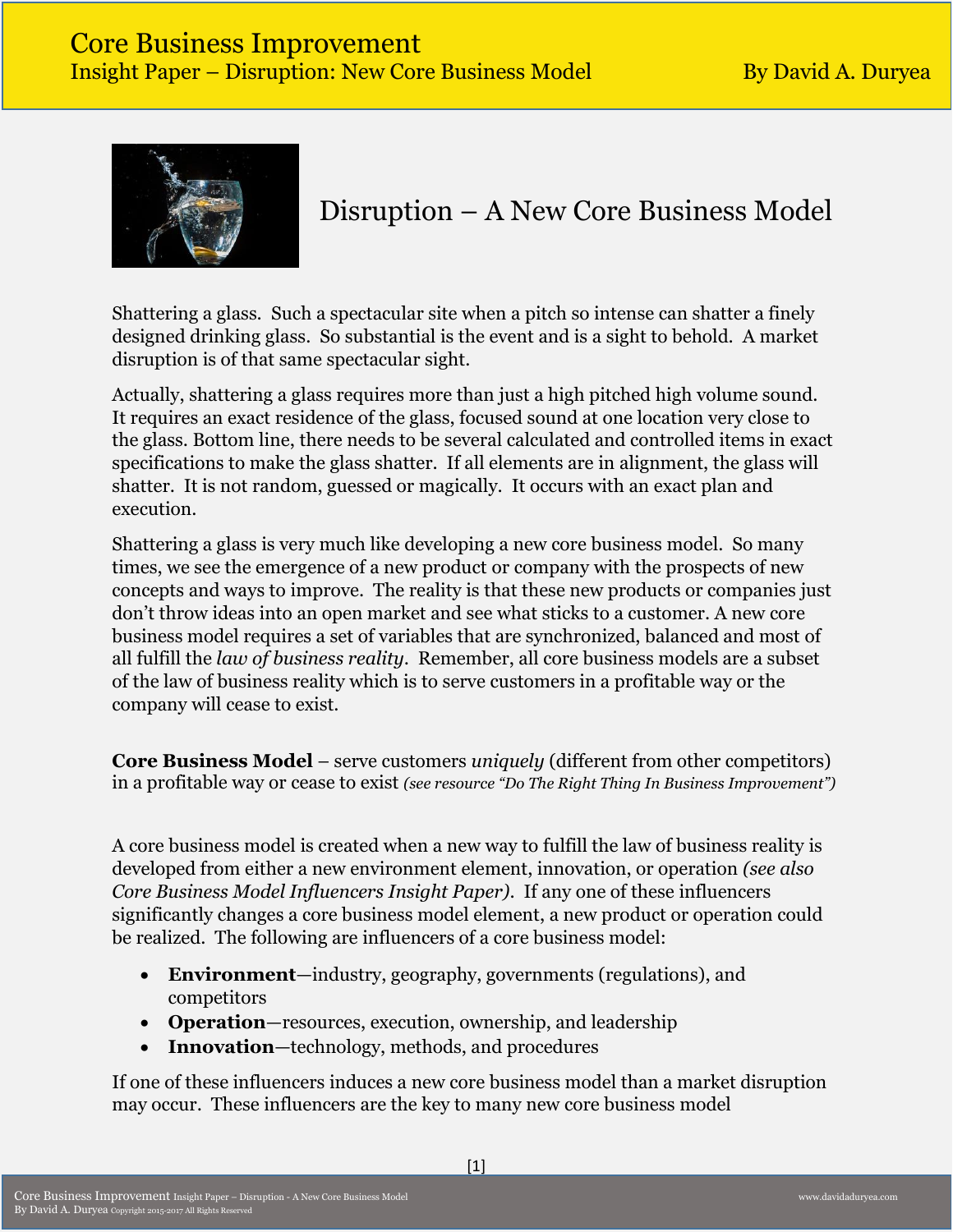developments and disruptions. Many times, we do not even realize that these items have had an influence on a new product or company. Let's review each of these "Influencers" and see how it has impacted the development of a new business, product, core business model and market disruption.

#### **Environment Influencer**

There have been many new core business models that have been developed by an everchanging environment. Whether a new industry, government regulation or new competitor, the environment is ever changing. Take for example the government regulations. New companies and even industries have emerged by a new governmental law.

For instances, new energy laws. We have seen new products and companies emerge all the time. One is LED lights. Just a few years ago, we might not even know that LED light bulbs were an option. But now many houses have been fully converted to low energy consumption LED lights.

Also, just like regulation, deregulation can influence new core business models. A great example is the airline industry. Since deregulation we have seen a consolidation and reformation of the airline industry. New low cost carriers like JetBlue and Southwest have grown in popularity offering the ability to fly to locations at much lower price point than other traditional airlines.

Plus, the defense industry is significantly impacted by government policies. Great example is the joint strike force aircraft. The government wanted to reduce the cost of developing fighter aircraft for different branches of the armed forces (XPlanes). The F-35 Lighting fighter was developed and selected to fill each of the three main types of fighter aircraft; VOTL, carrier and ground to air. The aircraft also required to include stealth and air to air combat capability. The program had many issues and many cost overruns but the main objective: manufacture consolidation was achieved.

The environment influencer has a major impact of new core business models. I am sure if took some time you can see how your environment has changed based on the companies' response to the environmental influencer impact.

# **Operations Influencer**

Operations and innovations are so tied together that sometimes it is hard see the differences. Operational influencers may produce a new core business model when a product needs an operation to actualize the ability to serve customers in a profitable way.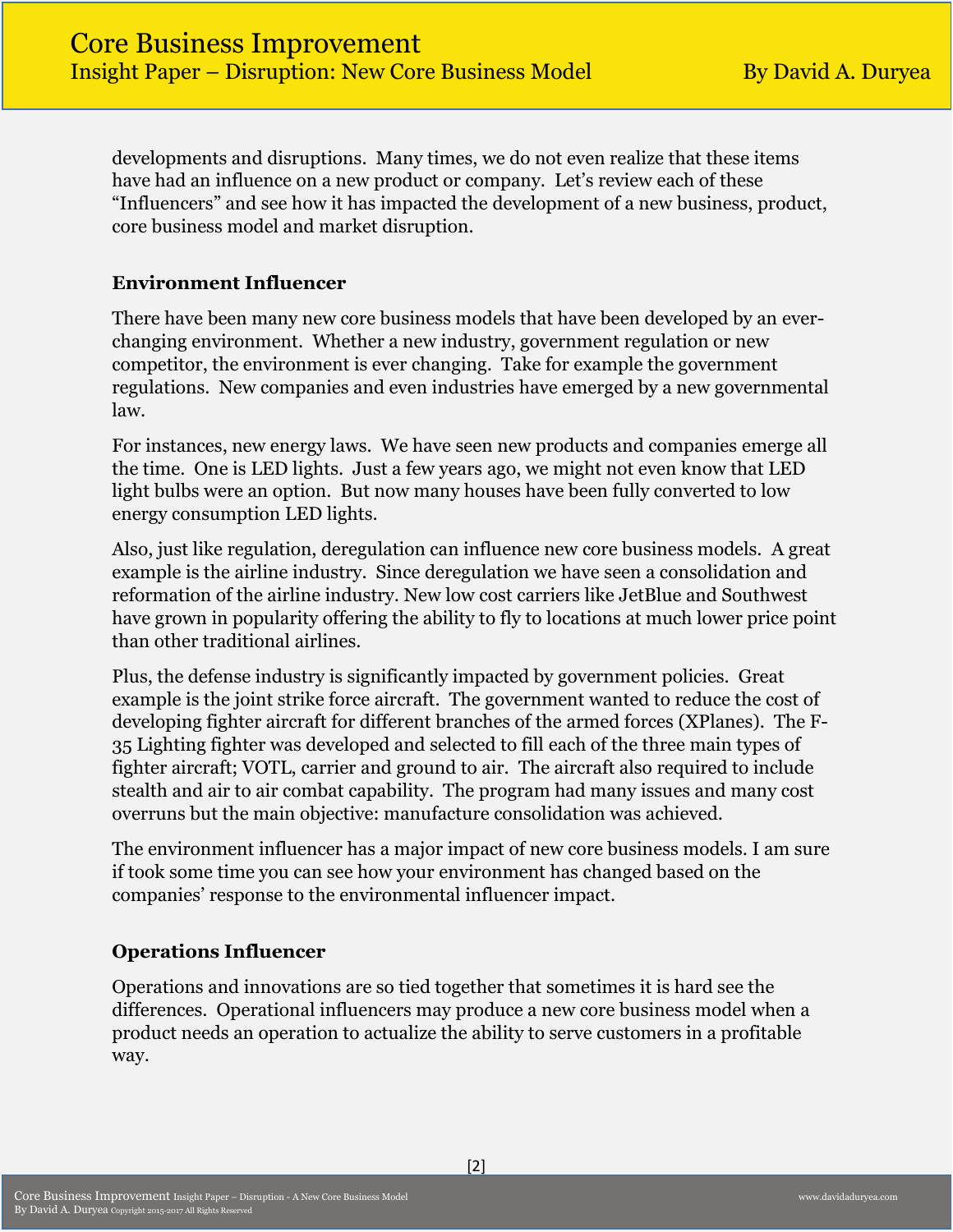There have been many new core business models that have been developed by an innovation that was needed to support an existing product or delivery system. Regardless of a new technology, productive operation or resource a new core business model disruption may occur when a unique operation is produced. Let's review some previous disruption based on new operations that impacted their industry significantly.

**Ford Motor Company**. Ford did not discover the gasoline engine and he did not invent the automobile. Ford did not develop the first manufacturing facility for the automobile either. All those aspects were already in the market. What Ford did was develop a process to mass produce the automobile and to make it affordable for his customer. Hence his assemble line manufacturing lowered costs and made the automobile affordable for his customers (Rouge October 2016). A market disruption occurred when Ford realized the operational innovation of the automobile assembly line.

**FedEx**. Before the 1960's, shipping logistics was basically a multiple city connection delivery system. Frederick W. Smith in 1960's, outlined a delivery system that would deliver packages overnight to anywhere in the world. He wrote this idea in an economics paper while attending Yale University. The paper highlighted an overnight delivery service in the information age (Entrepreneur October 2008). Later, Frederick raised the capital to start his organization on that principle of what we call today as the "hub" system. An operational change that caused a market disruption in delivery logistics and today this operational system is widely used all over the world.

**ATT Digital**. In 1995, ATT's cell phone business was not performing. The company invested in a new technology for cell phones leveraging digital communication instead of existing analog. The company wanted to get a larger piece of the market by using the new digital technology. To get a step ahead of their competitors, ATT decided to offer an operational service of unlimited minutes for all their digital users. No other carrier offered unlimited minutes for phone service. ATT leveraged the digital technology and gained a major market share becoming one of the top cell phone providers. Because of the large digital footprint, ATT became the exclusive supplier of the new Apple iPhone disrupting the communication industry from both cell service and smart phone products.

Operations can generate a new core business model and cause significant market disruption. Operational innovations can provide disruptions and is the same fashion innovation can generate new products which will also create disruptions in the market.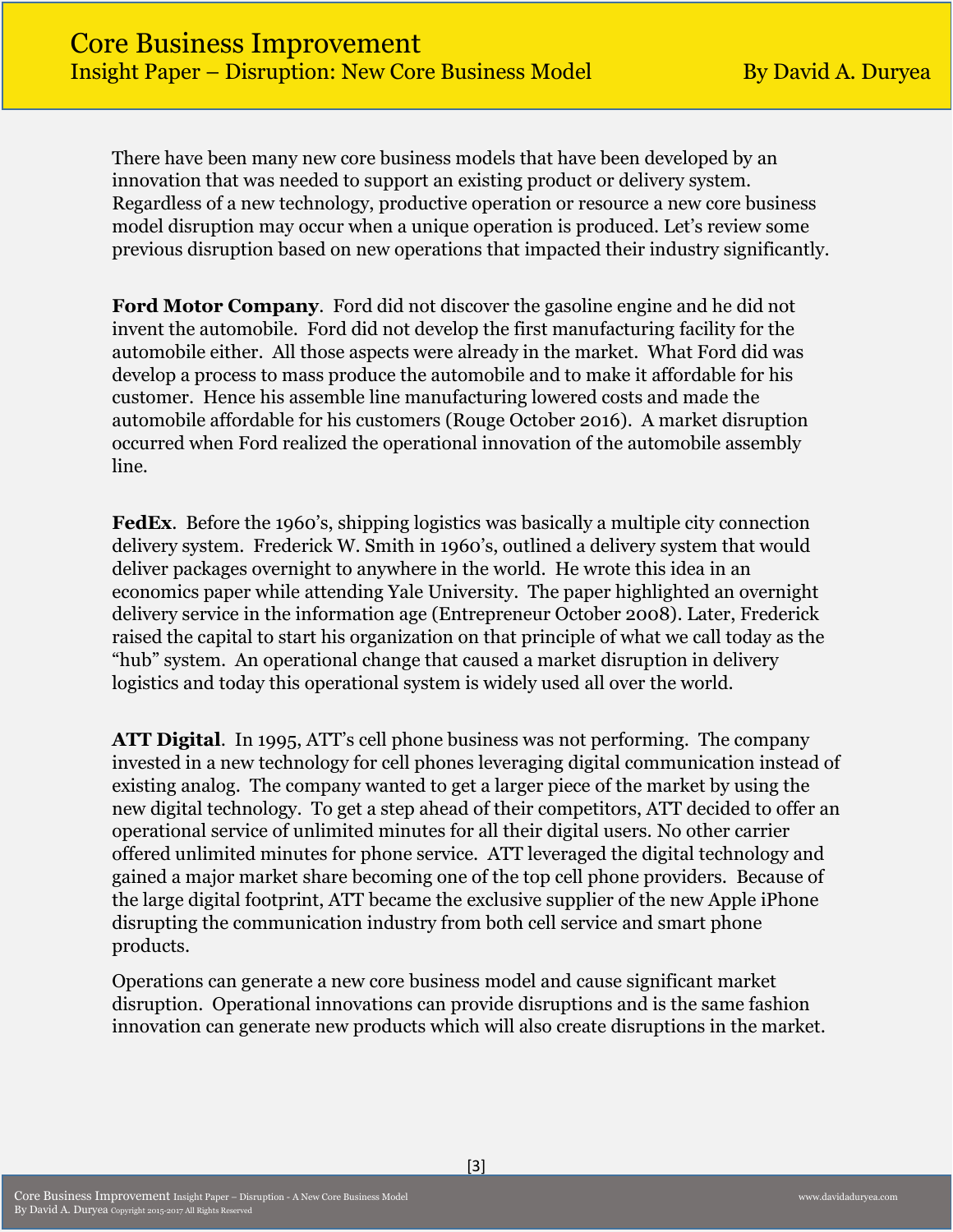#### **Innovation Influencer**

Innovations is the fastest and most popular way to develop new core business models that transform entire industries. A new technology, method, or procedure will produce a new way to serve so profoundly that it will change the market. There have been many new organizations that have leveraged innovation to produce new products and or operations. Let's review a few of these product innovations that changed their industry.

**Cotton Not Tobacco**. The Cotton Gin not only changed the textile industry, it shifted a country's focus on its main economic producer. In 1780's America the main agriculture crop was tobacco. Difficult to grow but easy to harvest. Cotton was easy to grow but hard to harvest because the seeds in the cotton were difficult to separate from the cotton lint. In 1794 Eli Whitney invented a machine that would separate cotton from the seeds and changed the economic landscape of America. The new machine called the Cotton Gin could do in one hour what took many people ten hours to complete. With that level of productivity and cotton being easier to grow, many farmers switched from tobacco to cotton (Cotton Gin). The Cotton Gin innovation was so impactful that farmers switched from growing tobacco to cotton and changed not only the textile industry but changed the economics of the America's.

**Stable Fuel. Standard Oil**. Many people know of the Standard Oil Company and its history. But many do not know the innovation that enabled the company to produce kerosene more cost effectively and provided fuel stability for house lamps. The process was called fractional distillation and was developed by a chemist named Samuel Andrews. Andrews was a partner of the company and developed this new process to refine crude oil at a much lower cost while producing a more stable product. Leveraging this refining process, the Standard Oil company went on to be the largest producer of kerosene in the world (Stable). The innovation of fractional distillation produced a new core business model in the refining industry and disrupted the market that is still used today.

**Content Delivery. Netflix**. Some of us can remember when we would go to a brick and mortar store to rent movies. Reed Hastings disrupted all that when he started Netflix all because he was charged a late fee from Blockbuster. Leveraging the internet, Hastings developed a delivery service for DVD's that could be sent directly to a customer's house instead of going to a store. The company developed a new operation for the existing movie rental industry and completely disrupted the market (Loudenback). Once the service was established, Netflix moved into the direct delivery system now called "streaming video". Netflix leveraged the internet for a service innovation to create a new core business model and completely disrupted the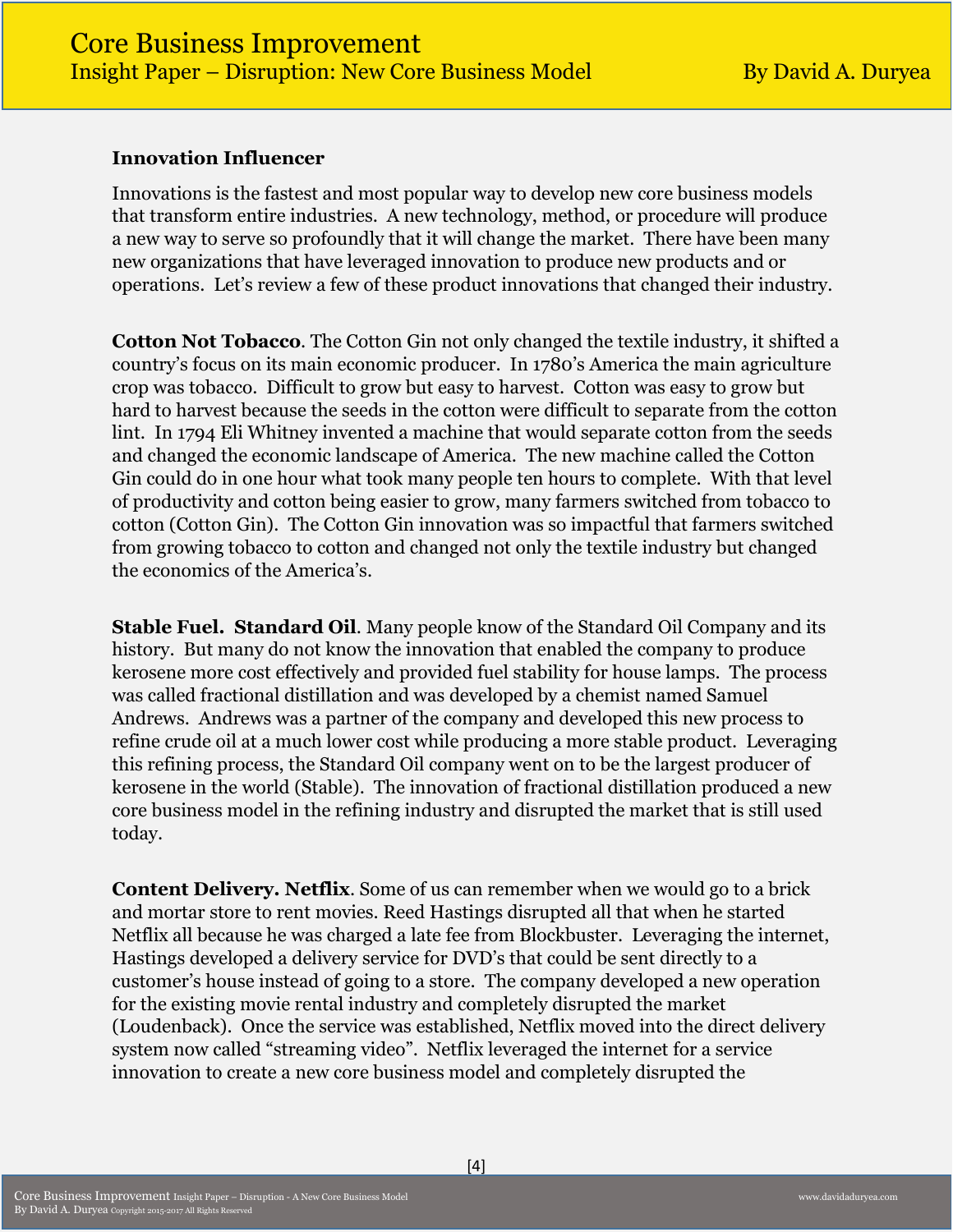status quo. So much was the disruption, new industries were transformed including content delivery and content creation. The company continues to disrupt industries by developing original content for their company's delivery system and its brand.

**Accessible Transportation. Uber.** I am sure that you have heard of Uber, a company that transformed an entire market. Before the 2000's, short term point to point transportation also known as cab service had been the same for 100 years (or more). Uber leveraged advanced logistics, mobile computing and created a core business model that produced an "on-demand" transportation model that customers could access from anywhere (Transport). A truly customer centric service that created one of the most productive interactive models for transportation.

Uber's core business model was so significant that it disrupted common taxi services in almost every large US city. Uber also did not stop at just taxi services, they started UberRush aimed at rush delivery in New York and UberCargo aimed at truck delivery services. Uber continues to disrupt markets with its innovative core business model. Uber also is aggressive at opening new markets. It now has moved into the China, and other world markets continuing its market disruptions.

These previous stories highlight the impact of an innovation on an operating environment. When combined with the full set of influencers a new core business model were introduced and a market disruption occurred. Whether it is an operational innovation or a new product innovation either can produce a market disruption and for these examples, had completely changed their market and industry.

#### **Innovation Influencer Explosion**

The advance of technology and core business model influencers have accelerated innovation and intern disruptions. In fact, there is an explosion of new technology and innovation. Such advancements as digital, cloud systems, big data, internet of things, machine learning, blockchain, predictive analytics, sustainable energy have changed the landscape and new incubated brand new operational platforms. This has created an explosion of innovation.

This explosion and quick market acceptance has created an environment for new core business models such has never seen since the great industrial revolution. There is so much change and new technology that we see not just one but multiple reports every day of the new discoveries introduced into the business environment. The potential for business improvement is somewhat unmeasurable and new opportunities generators have never been so great.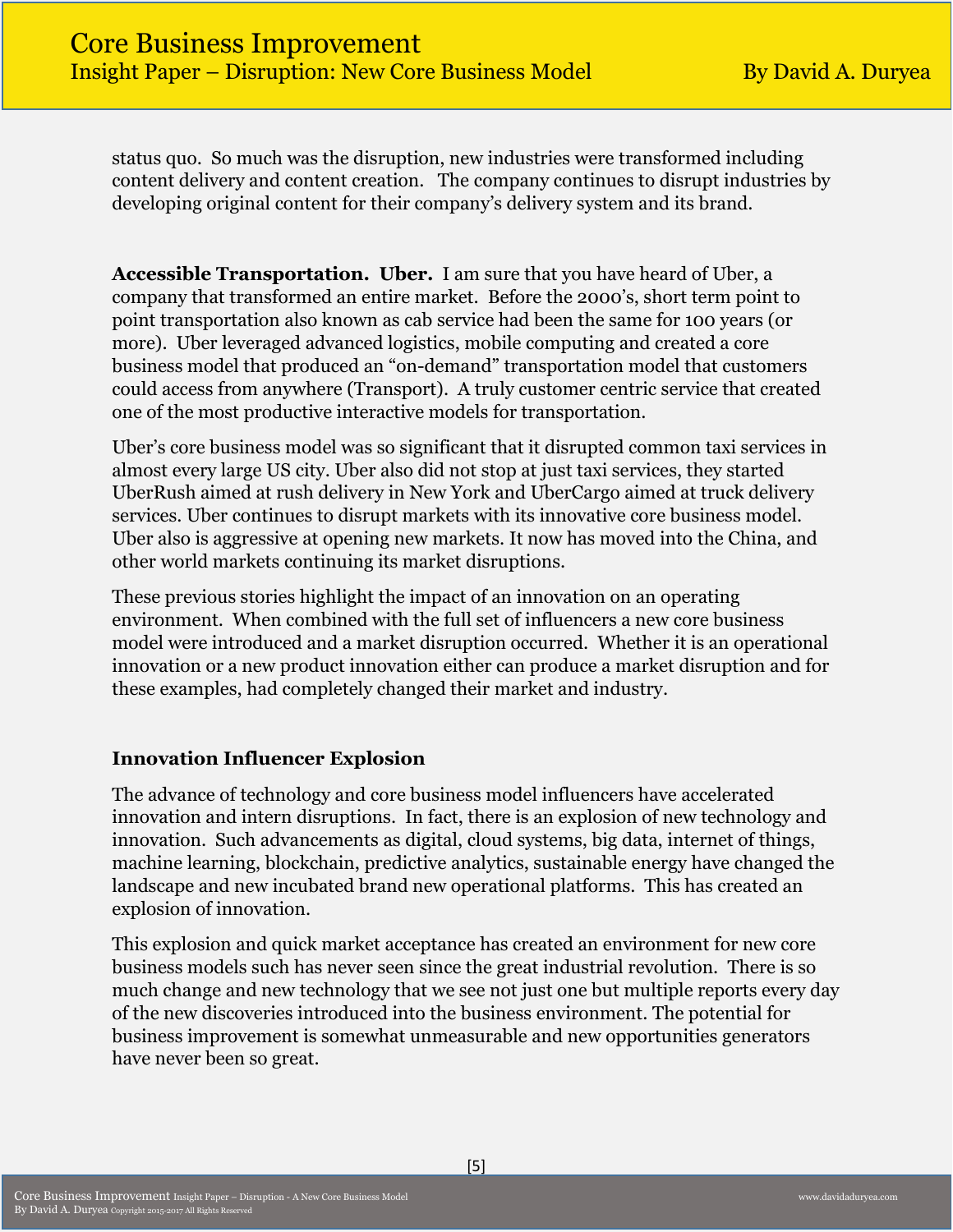#### **Disruption**

A market disruption is a remarkable occurrence especially when the customer is the winner. But there is so much innovation that it is hard to sort out true when it will develop a true disruption. Not every new business core business model is going to be a market disruption. In fact, many of the new companies do not cause a market disruption at all. Some are just new entrants and some just fail. So how is it that a true market disruption is caused by the entrant of a new core business model?

As mentioned before, a new core business model requires new techniques, methods, innovation and balanced influencers that must all be synchronized to fulfill the law of business reality. When a viable operation with a needed new product is realized, it will produce a new core business model. That will develop a new entrant in the market but not necessarily a disruption. The issue is a disruption.

A disruption takes carful understanding of how a new core business model will serve customers in a profitable way. When Netflix developed its at home service it was unique to the industry. When ATT developed its new digital service it was unique to the industry and when Ford developed its manufacturing process it was unique to the industry.

There still must be a need for the customer and a new business model must perform it in a unique way. The issue for each of these examples were that it served customers in a *radically needed new way*. That is what caused the disruption. Let me show you what I mean. Standard Oil radical changed the industry by suppling stable (safe) oil at a very low cost which was different from the other competitors. Fedex overnight very reliable package delivery service which was different than the standard. Netflix provide DVD rentals directly to the home at a very low cost which was very different from the standard.

In each case the disruption occurs when a product or service is so radically different than the standard and is offered at a very high value. That is a radically needed new way at a high value to the customer. That is when a market disruption can occur. Where is the most likely for a disruption? When an industry is so stuck that it is commoditized. A commoditized industry is where a disruption can have the most impact and where many of the disruptions will emerge.

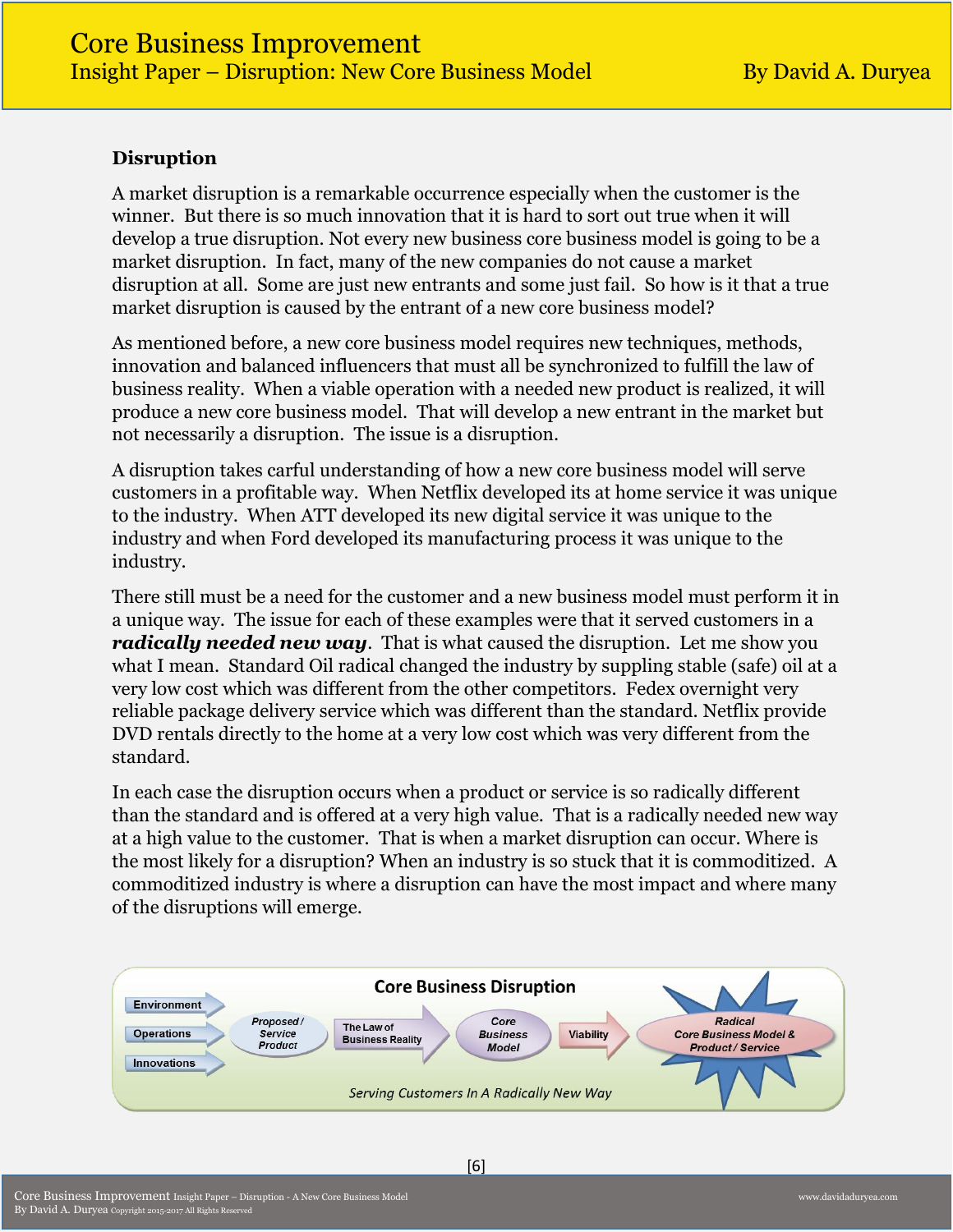# **Disruption Opportunity**

The opportunity for a market disruption is not something that happens by chance. For every disruption, there must be a set of circumstances and orchestrations to produce a core business model and product/service to cause the disruption. The following are a list of questions that identify weather a core business model will be a potential disruptor:

#### **Disruption Model Points**

- Review Your Industry has it been commoditized?
- Does the operation serve Customers Uniquely and fulfill Customers Want?
- Has Innovation Changed the Operating Model or Product?
- Have Influencers Modified the Current Environment?
- Can an Operation be built productivity and profitably?
- Will Customers buy it?
- Will you be able to scale with an evolving business model?
- Will you be able to match capital and earnings for growth?

These "model points" need to be in alignment or a disruption will not occur. For that matter the most significant is making a core business model viable. After that it is mostly on the customers to gain the market to make the disruption realizable. The opportunity is remarkable occurrence when it does happen.

# **Challenges to Disruption**

Like most disruptive companies, they faced a lot of opposition as its new core business model changed price structures and operating environment for the market. The number one concern for many existing business leaders is facing a new disruptive entrant.

Anytime a new core business model enters the market it has the potential to be a disruption. Disruptive models will get push back from the industry and some leaders try to use all kinds of barriers to stop the new entrant, even government and legal efforts. Lobbyists feed on this opposition and especially the status quo for many industries. I have even seen government leaders pass laws to inhibit a disruptive core business model in state legislations.

Change is hard but disruption is all about change. Change to radically improve a customer offering. Some companies cannot or will not react to the new market produced by a disruptive new core business model. Those companies will be left behind to eventually merged or dissolved.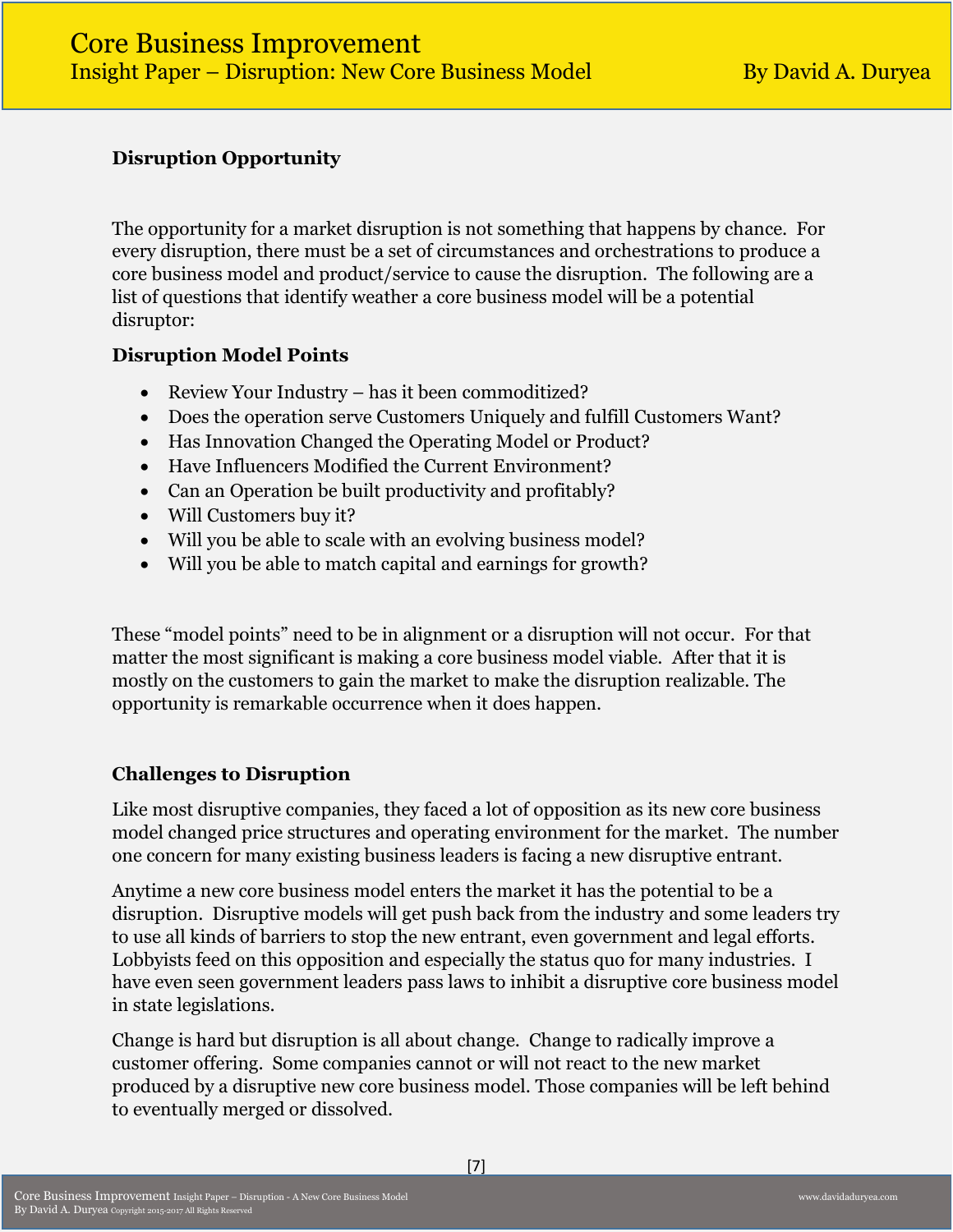It is up to leadership to provide the fortitude to push forth a new disruptive core business model. What is at stake is the stunting of innovation, operation and most of all the benefits to the end customer. They are the big winner and a company will have the privilege of proving a product or service that betters their lives overall.

Look around. I am sure if you look hard enough you can see the affects of a new core business model that was developed by some new operation or innovation that was realized productively and profitable. There are new ones being developed every day. It is exciting to see how the new disruptions will change the way we live and which ones will shatter the glass in a spectacular way.

*Keep looking for ways to shatter the glass. The winner is the customer.* 

David A. Duryea

Look for David A. Duryea's highlighted emerging disruptions in the white paper "The Waiting Disruptions". I thought provoking view of what could be next in Core Business Disruptions.